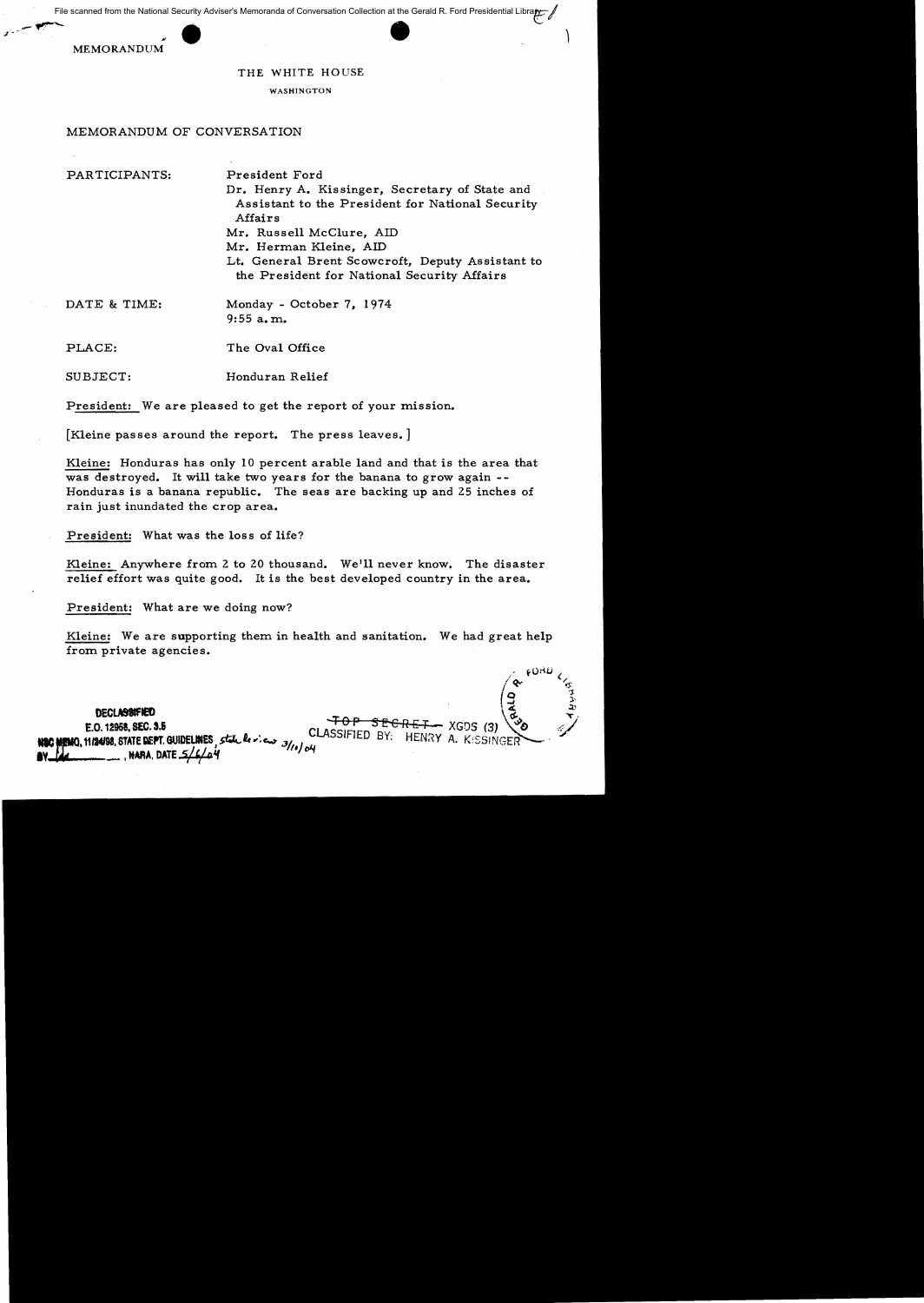McClure: There was great outpouring of voluntary groups. The banana companies are shipping it free.

Murphy: We have no money until the continuing resolution is passed. Burke has an Amendment for \$15 million for Bangladesh, Cyprus and Honduras. That should pass. It gives authority -- but no additional funds. Our funds for this purpose for a whole year were exhausted by 30 September. The Aid bill contains authority to use loans. That will help.

President: How much is needed?

Murphy: We can't say now. It will take a lot.

•

Kleine: We hope to get by until we can get some more funds.

President: We need to get others involved.

Kleine: General asked us to express his thanks.